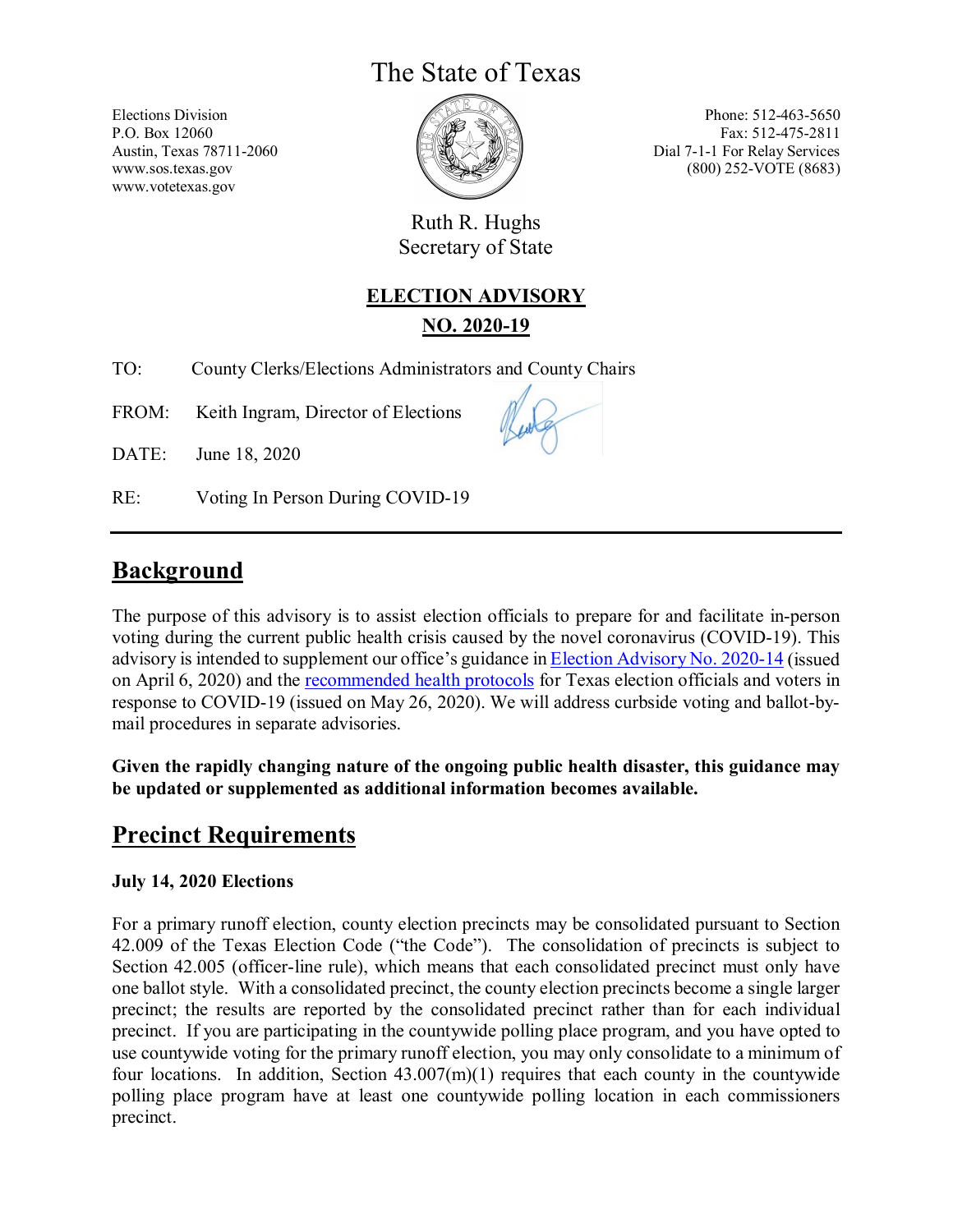#### **November 3, 2020 Elections**

In a general election for state and county officers, counties are required to use county election precincts as their election-day precincts. The Code does not authorize the consolidation of precincts in a general election. However, a county may combine certain precincts for a general election in accordance with Section 42.0051 if it has county election precincts with less than 500 registered voters. (In a county with a population of 250,000 or more, combination may occur if there are less than 750 registered voters in a precinct.) Counties can combine these precincts with other precincts to avoid unreasonable expenditures for election equipment, supplies, and personnel. When combining county election precincts, the individual precincts, ballots, and records stay separated by precinct, but you have one single polling place, with one team of judges and clerks that serves both precincts.

As a reminder, any combination of precincts must comply with applicable state and federal law, including the Voting Rights Act. (Section 42.0051(d)). The county does not need to obtain approval from our office to combine precincts.

## **Polling Places**

#### **Public Buildings as Polling Places**

Pursuant to Section 43.031 of the Code, each polling place shall be located inside a building and that building shall be a public building, if practicable. A public building is defined as any "building owned or controlled by the state or a political subdivision," including cities and schools. (Section 43.031(a)). **Section 43.031(c) requires an entity that owns or controls a public building to make the building available for use as a polling place in any election that covers territory in which the building is located**. If an entity that owns or operates a public building is closed due to concerns or orders relating to COVID-19, the entity still may need to make its building available for use as a polling place.

When choosing public buildings that can accommodate social distancing, as recommended by the Centers for Disease Control and Prevention (CDC), consider using large spaces, such as publicly owned community centers, school cafeterias, and gymnasiums. It may be possible to continue using existing polling locations for upcoming elections. However, where possible, election officials should consider relocating polling places to larger venues if doing so will facilitate social distancing.

An entity that owns or controls a public building may not charge for any expenses associated with the use of the facility as a polling place if election day is a day on which the building is normally open for business. If the building is not normally open for business on election day, a charge may be made only for reimbursement for the actual expenses resulting from the use of the building in the election. (Section 43.033). If building owners express concerns over utilizing their buildings as polling places, our office recommends that election officials discuss these concerns with the owners to determine their specific concerns and how they may best be addressed.

#### **Private Buildings as Polling Places**

If a suitable public building is unavailable for use, the polling place may be located in another building, including churches, clubhouses, private community centers, and grocery stores. (Section 43.031(d)). Consistent with Governor Greg Abbott's [Executive Order No. GA-26,](https://gov.texas.gov/uploads/files/press/EO-GA-26_expanded_opening_COVID-19.pdf) our office strongly recommends that nursing homes, senior centers, and residential care facilities not be used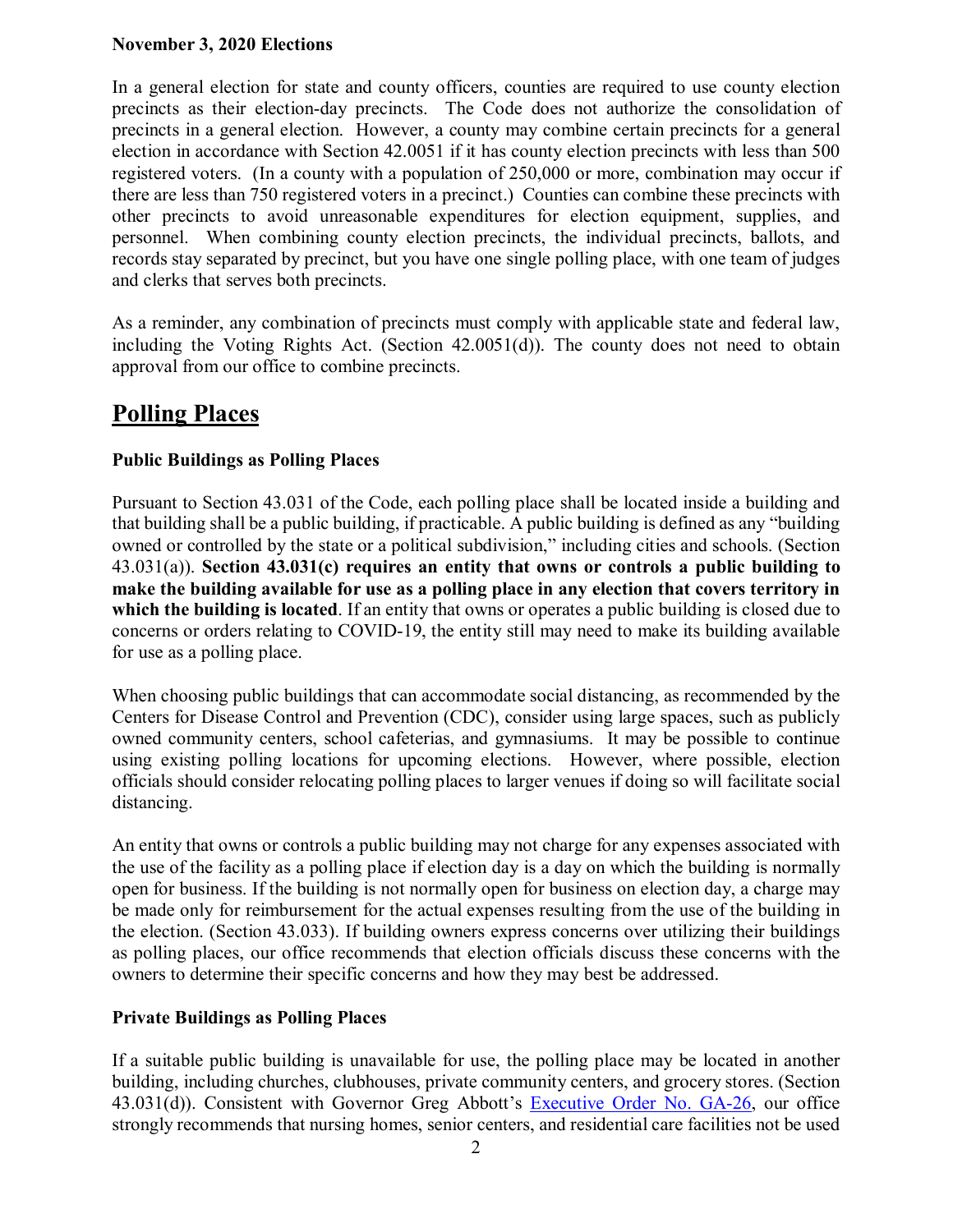as polling places if they are currently occupied with residents. If election officials customarily use these facilities as polling places but move to a different location, you should work with facility representatives to provide information to voters about voting in person at the new location and, if eligible, voting by mail.

#### **Notice of Polling Location Changes**

Given the ongoing public health crisis, different polling locations may have to be utilized to accommodate voter turnout, as well as to ensure the health and safety of voters and election workers. If a polling place changes for the November general election after notice of the election is given under Section 4.003 of the Code, the county election official must provide notice of a polling location change. (Section 43.061). The amended notice must be posted or given no later than the earlier of 24 hours after the location is changed or 72 hours before the polls open on election day. The county election official must provide notice of the location change by posting this information on the county election website or by notifying each candidate on the ballot (or, for a position representing multiple counties: the county chair; for an independent candidate: the county judge).

For the November uniform election and the primary runoff elections, if a different polling place is being used from the previous election held by the same authority, a [Notice of Previous Precinct](http://www.sos.state.tx.us/elections/forms/pol-sub/1-13f.pdf)  [\(PDF\)](http://www.sos.state.tx.us/elections/forms/pol-sub/1-13f.pdf) must be posted at the entrance of the previous polling place informing voters of the current polling place location, if possible. (Section 43.062).

Additionally, any websites that contain polling location information should be updated as needed. If your county uses social media to provide polling place information, your posts should direct voters back to your official website to ensure only official, accurate, and authorized information is being disseminated to the public. We recommend posting on your website an alert to voters that the information is subject to change, and that they should check back before going to vote. We suggest you develop a plan for working with local media to keep the public informed of polling location changes. Finally, if any changes are made to polling locations, make sure to notify the Secretary of State's office and submit the changes to TEAM so that all polling locations are properly updated in the online public listings.

### **Inside the Polling Place**

#### **Social Distancing**

In accordance with the CDC's [recommendations for social distancing,](https://www.cdc.gov/coronavirus/2019-ncov/prevent-getting-sick/social-distancing.html) our office recommends that polling locations be set up in a way that allows voters to practice social distancing by spacing themselves at least 6 feet apart. This may be accomplished by using tape or chalk to mark adequate spacing on polling place floors or providing directional markings so voters know where to go as they move through the line. Before making any markings to the facility, we recommend that election officials discuss the markings with the building owner. When setting up a polling place, election workers may place tape or draw lines (with chalk) every 6 feet to encourage voters to practice social distancing. Please provide instructions and supplies, if applicable, to election workers to assist with removing the chalk or tape when closing the location at the end of the voting period. Election officials also may need to evaluate the location of power outlets in the voting area and utilize extension cords or power strips to allow for more spacing between equipment.

If a polling place is being used for business other than voting, such as a grocery store, and there are lines to enter the location, consider forming two separate lines; one for patrons waiting to enter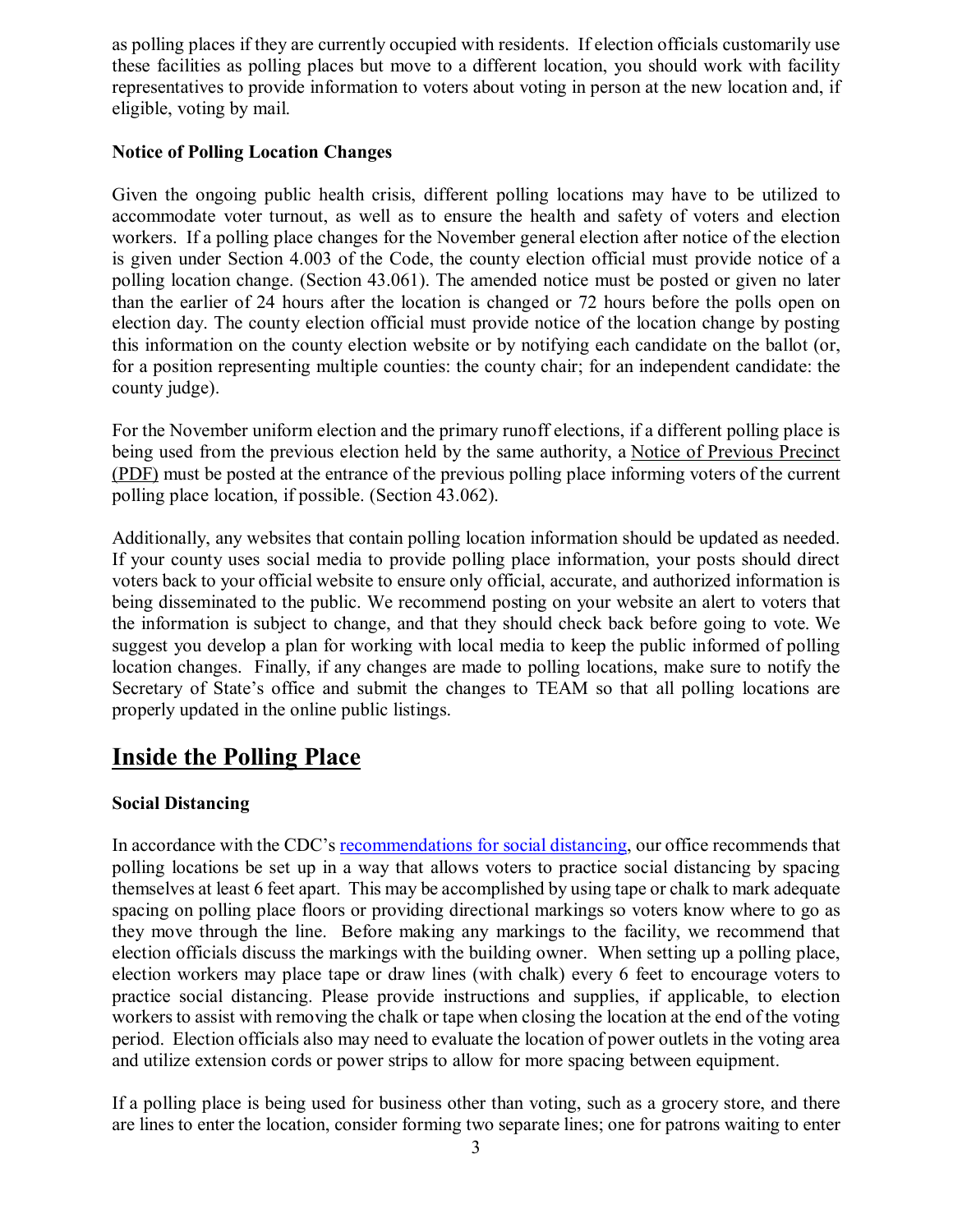the building and one for individuals waiting to vote. Additionally, in order to ensure a voter's health, safety, and privacy, a polling place may limit the number of people inside a building to a certain number, so long as the line is able to continue safely outside. When forming lines for voters outside of a polling place, please remember to take weather factors into consideration.

#### **Cleaning and Sanitizing Polling Places**

The CDC has issued [recommendations](https://www.cdc.gov/coronavirus/2019-ncov/community/election-polling-locations.html) for preventing the spread of coronavirus specifically in election polling locations. Here are a few of their specific suggestions:

- Encourage workers to wash their hands frequently with soap and water for at least 20 seconds. If soap and water are not readily available, use an alcohol-based hand sanitizer that contains at least 60% alcohol.
- Practice routine cleaning of frequently touched surfaces with household cleaning spray or wipes, including tables, doorknobs, light switches, handles, desks, toilets, faucets, and sinks.
- Disinfect surfaces that may be contaminated with germs after cleaning: A list of products with EPA-approved emerging viral pathogens claims is available on the EPA's [website.](https://www.epa.gov/pesticide-registration/list-n-disinfectants-use-against-sars-cov-2) Products with EPA-approved emerging viral pathogens claims are expected to be effective against the virus that causes COVID-19 based on data for harder to kill viruses. Follow the manufacturer's instructions for all cleaning and disinfection products (e.g., concentration, application method and contact time, use of personal protective equipment).

The guidelines reproduced here are examples. Please read the CDC's guidance in full as you work to ensure a safe environment for all voters and election workers.

# **Voter Check-in and Qualification Process**

During the ongoing public health crisis, our primary concern is the health and safety of voters, election workers, and local election officials and their staff.Below are ways our office believes election officials can ensure safety for election workers and voters.

This list is not exhaustive and may be expanded to include other options that are specific to a county's individual processes. In addition, you should review our office's guidance on [recommended health protocols](https://www.sos.texas.gov/elections/forms/health-protocols-for-voters.pdf) for Texas election officials and voters, issued on May 26, 2020.

#### **Election Worker Health and Safety**

Election officials may consider screening all employees or polling place workers prior to entering an elections office or polling place. This may be accomplished by taking the temperature of employees and polling place workers prior to entering the polling place or office and/or by asking such individuals to self-screen on a daily basis. The checklist provided in our [health p](https://www.sos.texas.gov/elections/forms/health-protocols-for-voters.pdf)rotocols can be provided to election workers for self-screening purposes.

Our health protocols identified the following signs or symptoms of possible COVID-19:

- Cough
- Shortness of breath or difficulty breathing
- Chills
- Repeated shaking with chills
- Muscle pain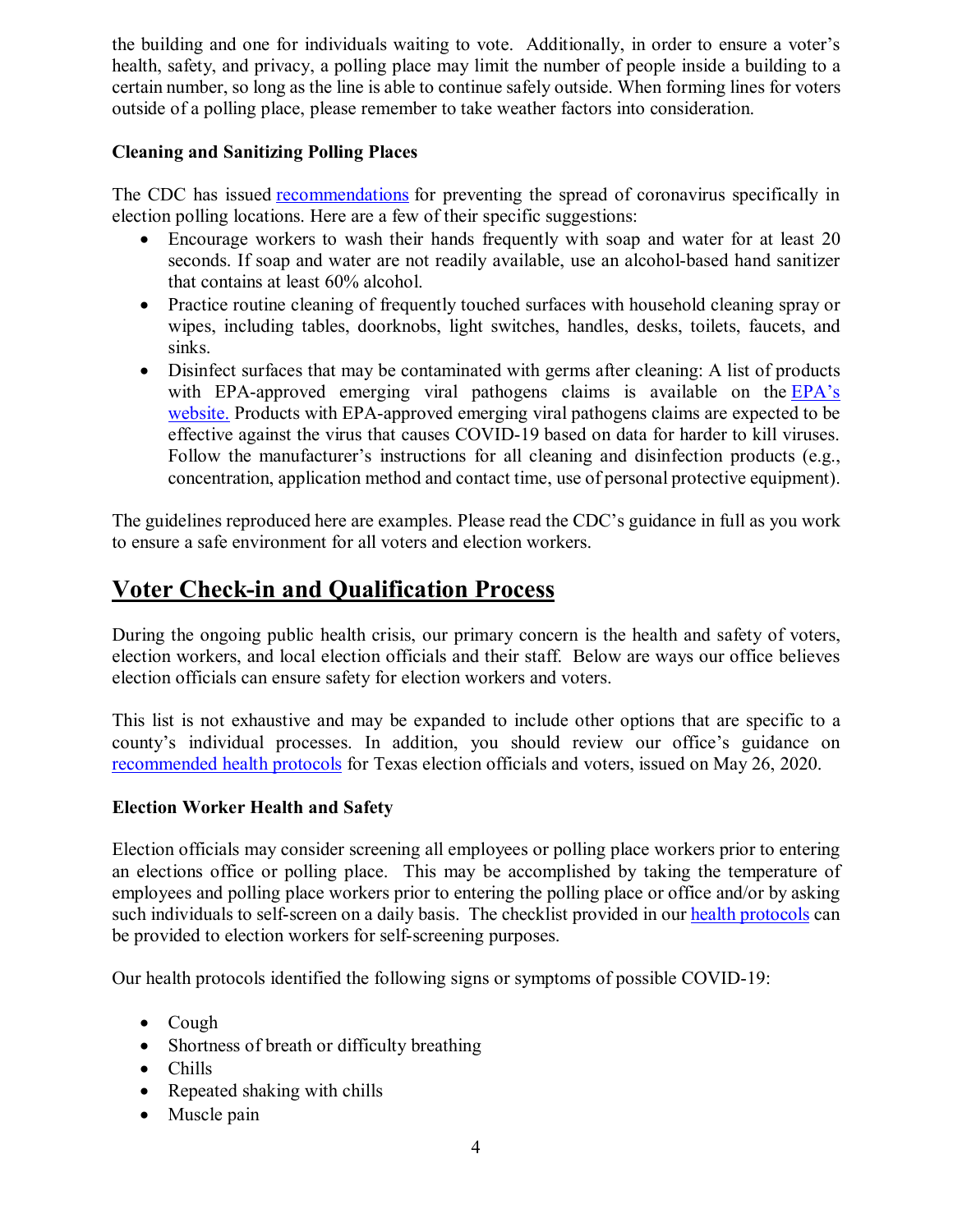- Headache
- Sore throat
- Loss of taste or smell
- Diarrhea
- Feeling feverish or a measured temperature greater than or equal to 100.0 degrees Fahrenheit
- Known close contact with a person who is lab-confirmed to have COVID-19

Please continue to monitor guidance from the CDC and the Texas Department of State Health Services regarding COVID-19 symptoms, as public health recommendations may be updated or supplemented in the future.

Employees and polling place workers should wash or sanitize their hands upon entering the election office or polling place, and between interactions with voters or other personnel. While working, employees and polling place workers should maintain at least six feet separation from other individuals not within the same household, to the extent feasible. In addition to encouraging the practice of such social distancing when feasible, other measures such as hand hygiene, cough etiquette, cleanliness, and sanitation should be rigorously practiced.

If any employee or polling place worker develops signs or symptoms of COVID-19 while at work, send the worker home immediately and clean and sanitize the areas in which the person was working. Do not allow employees or polling place workers with new or worsening signs or symptoms of COVID-19 to return to a polling place or election office until:

- In the case of an employee or polling place worker who was diagnosed with COVID-19, the individual may return to work when all three of the following criteria are met:
	- o at least 3 days (72 hours) have passed since recovery (resolution of fever without the use of fever-reducing medications); and
	- o the individual has improvement in symptoms (e.g., cough, shortness of breath); and
	- o at least 10 days have passed since symptoms first appeared; or
- In the case of an employee or polling place worker who has symptoms that could be COVID-19 and does not get evaluated by a medical professional or tested for COVID-19, the individual is assumed to have COVID-19, and the individual may not return to work until the individual has completed the same three-step criteria listed above; or
- If an employee or polling place worker has symptoms that could be COVID-19 and wants to return to work before completing the above self-isolation period, the individual must obtain a medical professional's note clearing the individual for return based on an alternative diagnosis**.**

To ensure that polling places have adequate workers, we strongly recommend that you work with your party officials to ensure that there are backup election workers available to replace any workers who are sick or unable to work. If both the presiding judge and alternate judge are unavailable to serve and this is discovered after the 20th day before election day, the presiding officer of the appointing authority, or if the presiding officer is unavailable, the authority responsible for distributing supplies for the election, shall appoint a replacement judge. (Section 32.007). Additionally, if the authority is unable to find an election judge who is a qualified voter of the specific precinct needing a judge, the authority may appoint individuals that meet the eligibility requirements of an election clerk, which encompasses a broader territory. (Section 32.051(b)). Please see Advisory [2020-14](https://www.sos.texas.gov/elections/laws/advisory2020-14.shtml) for more details.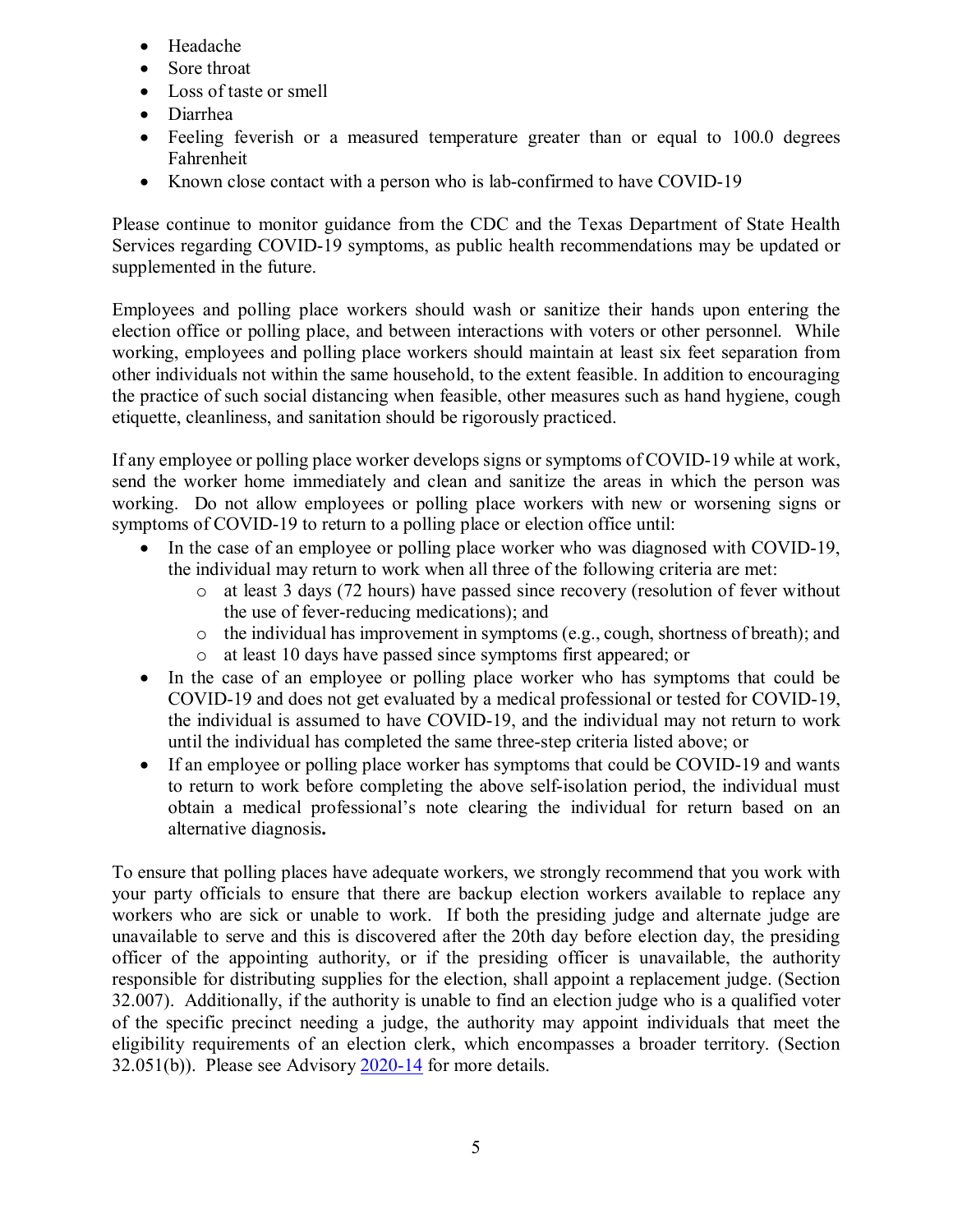#### **Personal Protective Equipment for Workers**

Many jurisdictions have issued personal protective equipment (PPE) to their election workers. Based on recommendations from the Texas Department of Emergency Management (TDEM), we believe that face coverings, hand sanitizer, and disinfectant wipes are likely to be the most beneficial PPE for election workers and voters.

- **Face Coverings**: We strongly encourage all election workers to wear face masks or face shields throughout the election period when serving as an election worker. The authority appointing election judges may want to consider establishing guidelines for the use of face coverings by employees and election workers. For primary runoff elections, this authority is the county chair. (Section 32.006). For the general election for state and county officers, this authority is the commissioners court. (Section  $32.051(a)(2)$ ). For early voting workers, the authority is the early voting clerk. (Section 83.032). Election officials may want to consider providing plastic face shields as an alternative for election workers who are unable or hesitant to wear cloth or paper face masks. We also recommend allowing workers to periodically take breaks outside of the voting area to allow them time to remove their protective face coverings. For guidance on how workers can disinfect and reuse face coverings, please consult the following CDC resources:
	- [Use of Cloth Face Coverings to Help Slow the Spread of COVID-19](https://www.cdc.gov/coronavirus/2019-ncov/prevent-getting-sick/diy-cloth-face-coverings.html)
	- [Decontamination and Reuse of Filtering Facepiece Respirators](https://www.cdc.gov/coronavirus/2019-ncov/hcp/ppe-strategy/decontamination-reuse-respirators.html)
- **Plastic Guards for Check-in Stations**: Election officials may consider installing plastic guards at check-in tables so long as they do not interfere with the check-in process. Protective plastic guards can allow a voter to show their identification to the election worker and complete the check-in process with minimal physical contact, if any. Additionally, plastic guards can provide an alternative form of protection for election workers who are unable to wear a face mask. Election officials may also want to consider alternating workers at the check-in station if they have workers who are unable or hesitant to wear a face mask.
- **Poll Worker Training:** We recommend that counties incorporate health and safety considerations in their training of poll workers for upcoming elections. This training should provide instructions on cleaning and sanitizing the polling location, including the sanitizing of voting systems and electronic pollbook equipment. We recommend that you also provide training on health protocols, including proper social distancing, wearing and removing masks and other applicable personal protective equipment, and hand washing or the use of hand sanitizer.

#### **Voter Health and Safety**

The Texas Election Code does not authorize an election judge to ask a voter about their health history. This means that election workers cannot require a voter's temperature to be checked prior to entering the polling place; nor can an election worker ask a voter whether they have experienced symptoms of an illness in the past 14 days.

• **Face Coverings:** There is no authority under Texas law to require voters to wear face coverings when presenting to vote. However, election officials should make efforts to communicate to voters that wearing face coverings is strongly encouraged, including through posted signs. The Secretary of State is designing signs that can be used for this purpose. Additionally, election officials may design their own signs for posting. These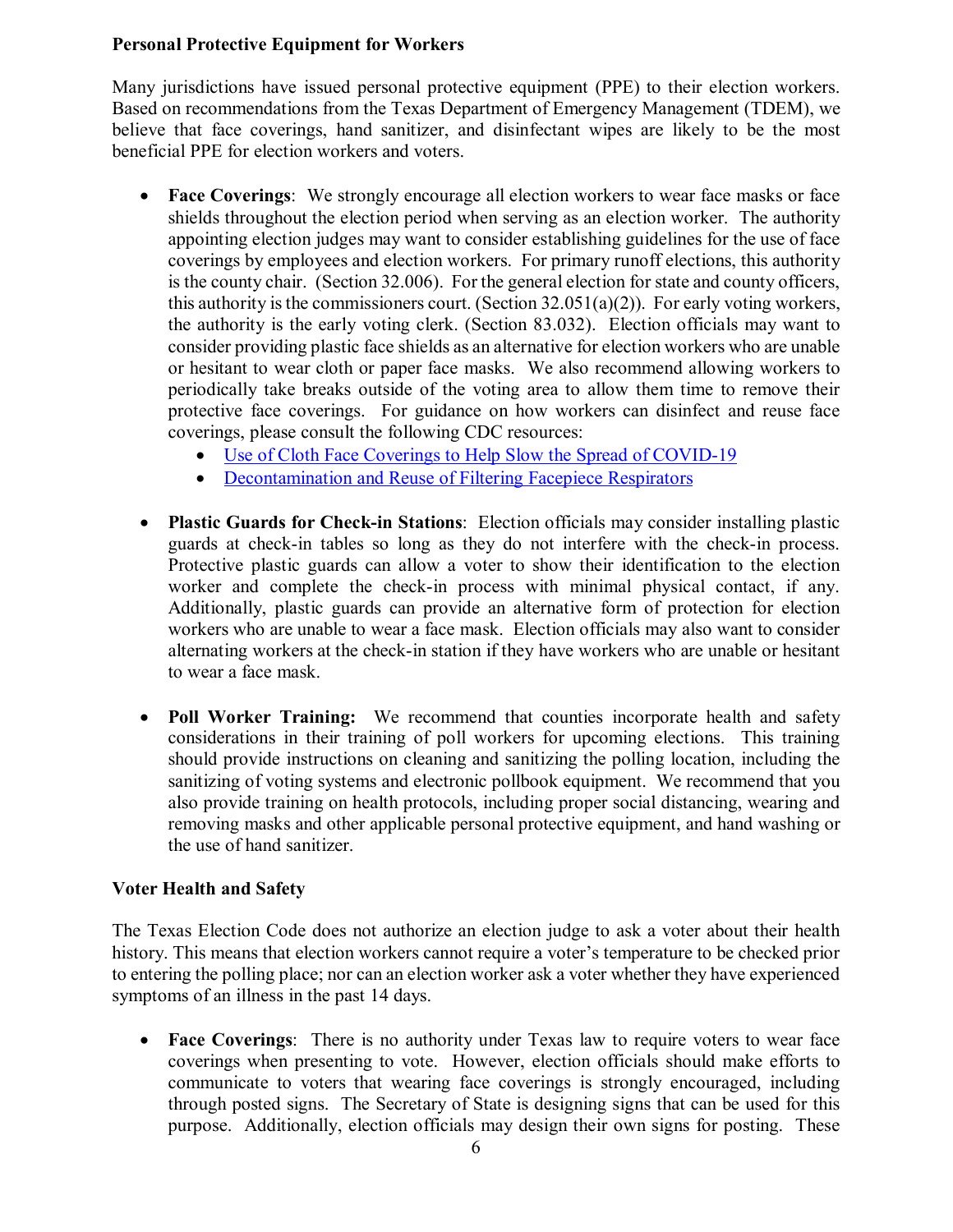signs must be approved by the Secretary of State prior to use. (Section 62.013). Election officials can also consider reasonable social distancing measures for voters who are not wearing face coverings in the polling place.

- o **Voter Identification Implications**: An election judge has discretion to ask the voter to temporarily lower or remove their face covering if the judge is not able to determine the voter's identity while wearing a face covering. (Sections 32.071 and  $63.001(d)$ . The voter should be permitted to wear their face covering through the rest of the voting process after their identity has been confirmed. If a voter refuses to temporarily lower or remove their face mask, and the election judge cannot identify the voter with the mask in place and the ID presented, the voter should be offered a provisional ballot and may cure the deficiency later by appearing at the voter registrar's office during the cure period. (1 T.A.C. 81.71).
- **Electioneering:** Section 61.003 prohibits electioneering for or against any candidate, measure, or political party during the voting period and within 100 feet of an entrance to the building where the polling place is located. This prohibition applies to clothing and accessories worn by the voter, including face coverings. If a voter is wearing a face mask that qualifies as electioneering for or against any candidate, measure, or political party, the election judge may ask the voter to place a cover over the mask or provide the voter with a disposable face mask to be worn over the electioneering mask while within the 100-foot zone described in Sections 61.003 and 85.036**.**
- **Voter Presenting with Symptoms of COVID-19:** If a voter presents to vote in person with any of the above-identified signs or symptoms of COVID-19, an election judge may utilize their authority to preserve order and prevent breaches of the peace by offering the voter several options for voting, as described below. (Section 32.075). An election judge does not have the authority to refuse a voter who is presenting symptoms. Additionally, please instruct your workers to protect their own health by wearing face coverings, gloves, and/or washing and sanitizing their hands after interacting with any voters presenting signs or symptoms of COVID-19.

Below are guidelines to provide your election workers regarding interactions with voters who may be ill when they appear at the polling place:

- o **Face Coverings:** If the symptomatic voter is not wearing a face covering, the election judge should offer a disposable face covering and/or gloves, if available, for the voter to use in the polling place.Although voters cannot be required to wear a face mask, the judge may ask the voter to wear a face mask temporarily in consideration of the health and safety of the election workers and other voters.
- o **Curbside Voting:** The election judge may remind the symptomatic voter that they have the option to vote curbside and ask the voter if they would like to utilize that option. (Section 64.009). Election officials may want to place a sign outside of the polling location informing voters who feel ill that they may be eligible to vote curbside. This sign must be approved by the Secretary of State's office.
- o **Voting Order Priority Discretion**: Alternatively, the election judge may accept the symptomatic voter before accepting others offering to vote at the polling place who arrived before the symptomatic voter. (Section 63.0015). We strongly suggest that election officials work with their election judges to develop protocols for when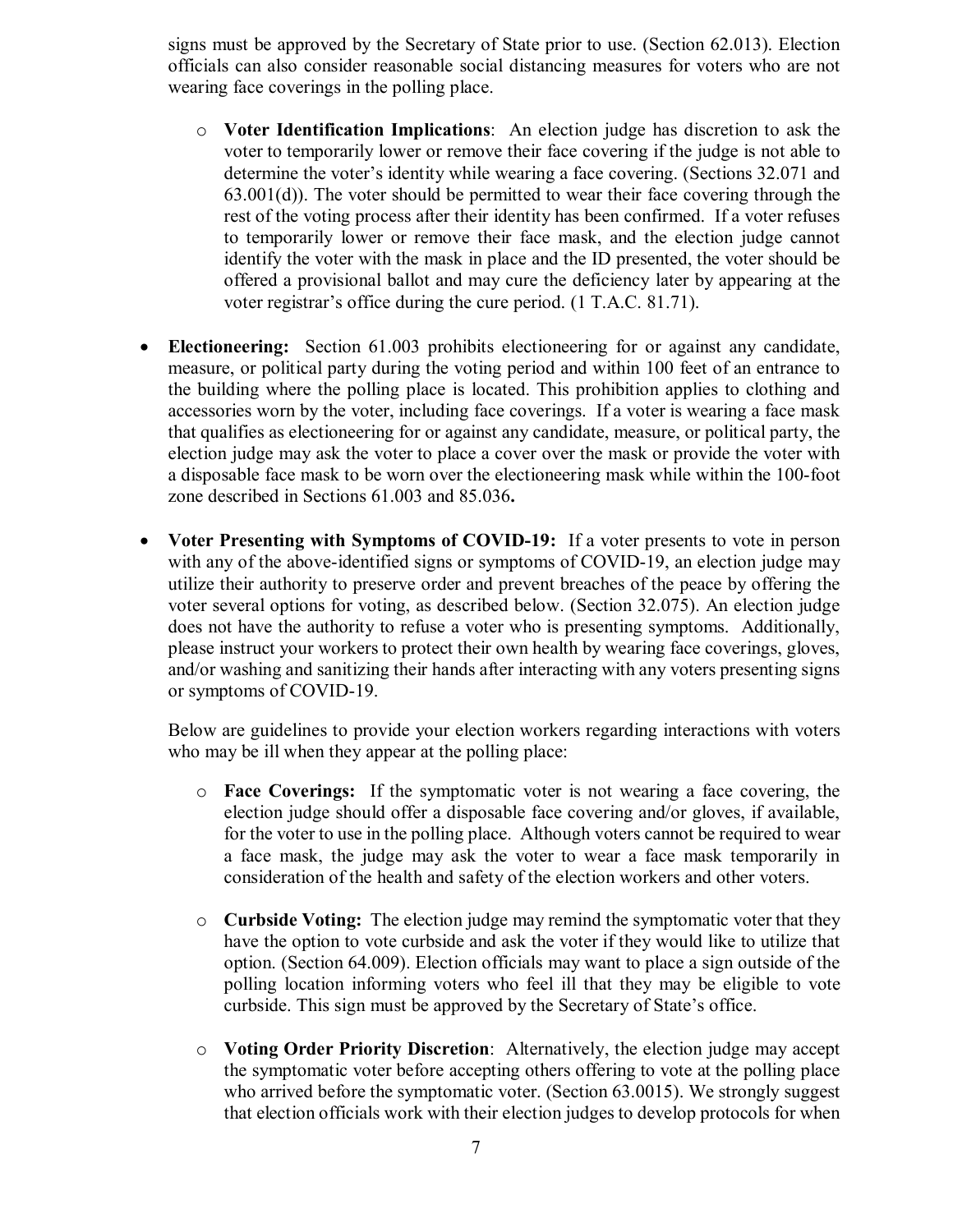this procedure will be used to ensure that the process is conducted fairly, uniformly, and not to the detriment of other individuals waiting to vote. These protocols should account for the possible need to communicate with other voters about the reason for invoking the procedure without revealing information the confidentiality of which is protected by state or federal law. Please review Section 63.0015 of the Code for additional information regarding the procedures for giving voting order priority to voters with certain disabilities.

In addition, election officials can consider reasonable social distancing measures for voters who exhibit signs or symptoms of COVID-19 when presenting to vote in person.

As discussed below, you are encouraged to sanitize voting system equipment after each use. As common sense would suggest, this recommendation should be followed with particular care as to voters who present to vote in person with visible signs or symptoms of COVID-19.

### **Electronic Voting Systems, Check-in Equipment and Voting Stations**

#### **Sanitizing Voting Machines**

As addressed in our [Advisory](https://www.sos.state.tx.us/elections/laws/advisory2020-14.shtml) 2020-14, please check with your vendor about the specific procedures you should follow to clean and sanitize any equipment that is handled by voters or polling place workers. We received specific information from the following vendors about proper techniques for cleaning equipment:

- **Hart Intercivic Voting System Equipment**: Users may sanitize Hart equipment with 50% or higher clear, fragrance-free, isopropyl alcohol solution and a lint-free wipe. Do not use ammonia or detergent-based solutions as these may be harmful to the screen or the plastics surrounding the display. To avoid spotting, make certain that equipment screens are wiped dry (do not leave puddles).
- **ES&S Voting System Equipment**: You can use a soft, lint-free cloth and isopropyl alcohol to clean the touchscreen of the voting machine. Do not spray directly on the touch screen. Only lightly dampen the cloth; do not soak it. Do not use any harsh cleaning products on the screen as this may damage the touch screen. Do not allow any liquid cleaner to come in contact with ballot stock.

#### **Sanitizing Electronic Pollbooks and Paper Check-in Records**

Please check with your ePollbook vendor about the specific procedures you should follow to clean and sanitize any equipment that is handled by voters or polling place workers. Although election workers cannot sanitize a piece of paper, we believe you may take the following measures to protect worker and voter health and safety:

- Provide every voter with a pen, pencil, or separate marking device to use at the check-in station. Allow voters to keep the device or rotate sanitized pens after every voter.
- Encourage voters to bring their own writing utensils or styluses. This cannot be a requirement, as you cannot impose additional requirements to access the voting process.
- Encourage voters to use hand sanitizer before and after signing the pollbooks.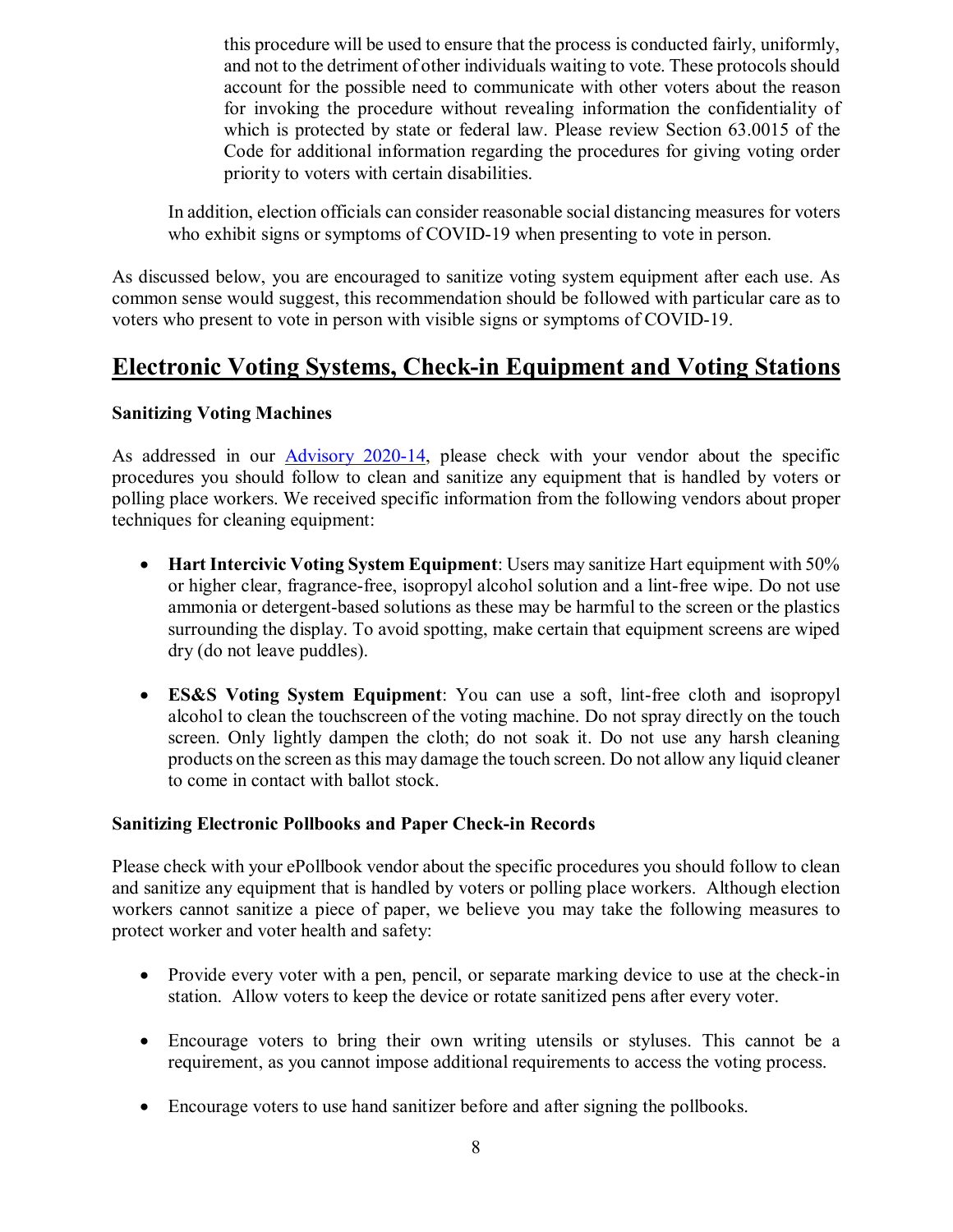#### **Voting Tools**

Many ePollbooks and voting devices utilize touchscreens that allow a voter to interact directly with the device. Traditionally, voters have used their hands to touch or interact with the equipment. In light of concerns about cleaning and sanitizing these devices, election officials may want to consider providing the voter with a stylus or stylus substitute**. Please check with your vendors (ePollbook and voting systems) to ensure styluses are compatible with their machines and discuss alternative stylus tools.** Examples of marking devices that election officials have reported success in using include: pencil erasers, cotton swabs, coffee stirrers, tablet styluses, and food-service gloves (not medical grade). Be sure to check with your vendors well in advance of the voting period to ensure the stylus tools you intend to use are compatible with your devices.

The benefit of allowing voters to utilize a stylus-type tool is that it prevents the voter from having to physically touch the ePollbooks or voting machines. Depending on the device, election officials may be able to provide a different marking tool for each voter that can be discarded or retained by the voter upon leaving the polling place. Alternatively, election officials may consider developing a procedure by which reusable devices are used and subsequently sterilized after use by a voter. One thing to keep in mind when choosing a tool, especially depending on your ePollbooks, is the tool's ability to produce a legible signature capture on the ePollbook. The decision to invest in styluses should be made as soon as possible so the county has the ability to order supplies.

Even if the county is providing a voting tool to assist the voter, voters may want to bring their own devices to the polling place. We recommend providing information on your website regarding the acceptable types of voting tools for the equipment that will be used in your polling locations.

Note also that a stylus or stylus substitute purchased by election officials are subject to the prohibition on electioneering for or against any candidate, measure, or political party under Sections 61.003 and 85.036. If a company wants to provide supplies, election officials should ensure that the presence or use of such supplies within the 100-foot zone does not constitute electioneering for or against a candidate, measure, or political party. If a voter provides their own voting tool that is used to electioneer for or against a candidate, measure, or political party, the election judge may provide the voter with another voting tool to use while within the 100-foot zone described in Sections 61.003 and 85.036.

#### **Voting Booths**

Sections 51.032 and 62.004 of the Code require voting booths that provide privacy for voters while marking their ballots. In addition to voter privacy, we encourage voting booths to be spaced at least 6 feet apart in accordance with the CDC's social distancing guidelines. This spacing helps to ensure voter privacy as well as health and safety. Election officials may want to consider mapping out their individual polling places to provide direction to election workers on how to set up the location to facilitate social distancing.

#### **Ballot Boxes**

Similar to the social distancing markers placed before the voter check-in table, election workers should place tape or another marker every 6 feet to encourage social distancing while voters wait to deposit their ballots.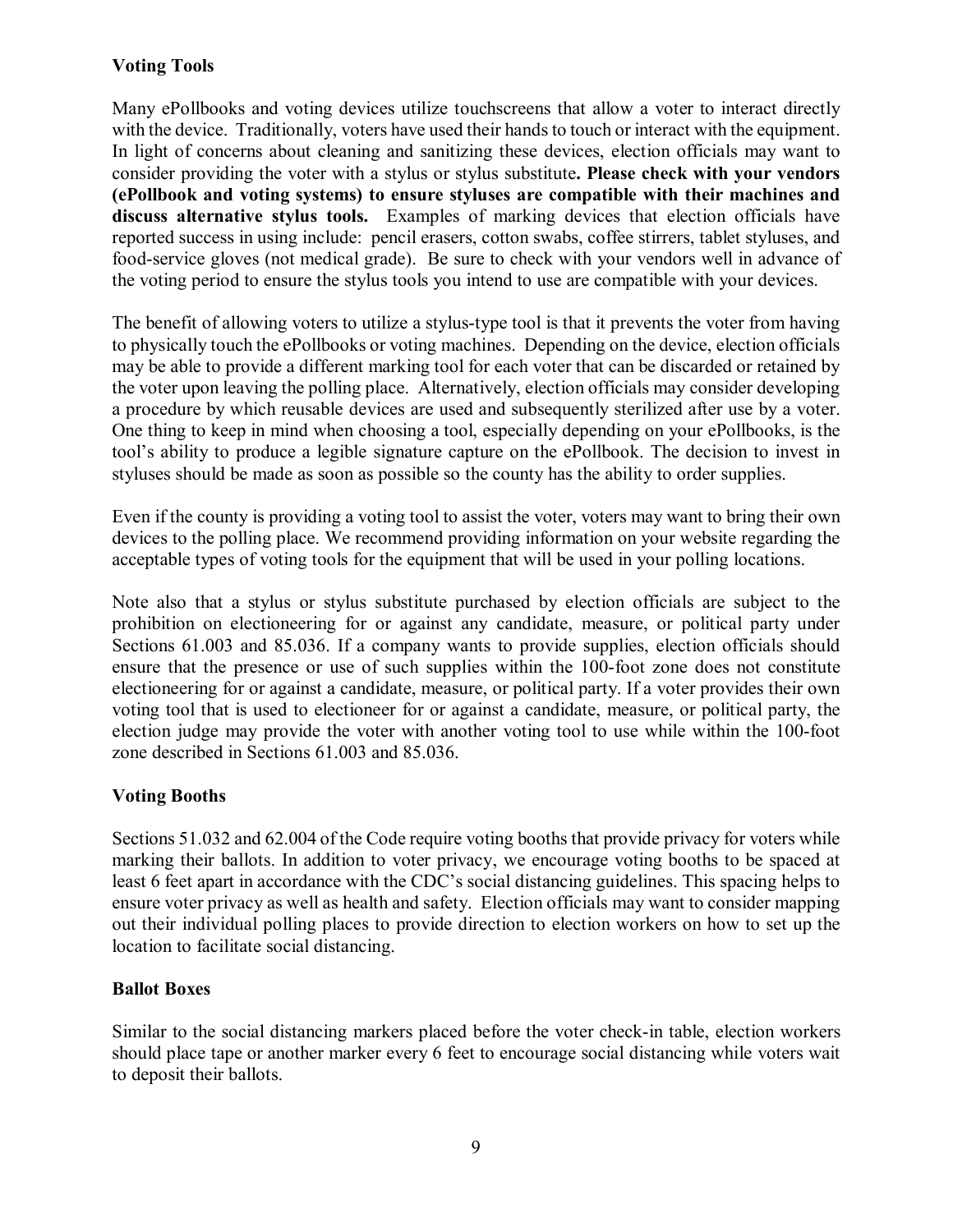#### **Precinct Ballot Scanners (if applicable)**

Please check with your voting system vendor about the specific procedures you should follow to clean and sanitize any equipment that is handled by voters or polling place workers. Ballot scanners may have difficulty reading damp paper, so encourage voters to use care with hand sanitizer to avoid dampening paper ballots.

# **Poll Watchers**

A poll watcher's role in an election is established in Chapter 33 of the Texas Election Code. Poll watchers are permitted in polling places (before and after the polls close), early voting ballot board meetings, and the central counting station. In light of COVID-19 concerns, poll watchers may be asked to adhere to certain health and safety measures to protect the health and well-being of other poll watchers, election workers, and voters. For more information regarding poll watcher qualifications, duties, and privileges, please see our [Poll Watcher's Guide.](https://www.sos.state.tx.us/elections/forms/pollwatchers-guide.pdf) Below are additional suggestions for poll watcher interactions:

- **Face Coverings**: While poll watchers cannot be required to wear a face covering, the Secretary of State's office strongly recommends that poll watchers wear some type of face covering, such as a mask or face shield, while in service. Election officials may consider having extra masks and/or face shields available for poll watchers if they arrive at a polling place without one. Even if poll watchers refuse face coverings while generally observing activities at their location, election officials should ask poll watchers to temporarily use a face covering if their poll watching activities require that they sit or stand within 6 feet of election officials or voters.
- **Social Distancing**: To the extent feasible, poll watchers should maintain at least 6 feet of separation from other individuals not within the same household. In addition to practicing such distancing when feasible, other measures such as hand hygiene, cough etiquette, cleanliness, and sanitation should be rigorously practiced. A person commits an offense if the person serves in an official capacity at a location at which the presence of watchers is authorized and knowingly prevents a watcher from observing an activity the watcher is entitled to observe. (Section 33.061).
- **Poll Watcher Health**: Election officials can ask that poll watchers review the health protocols and self-screen before entering the polling place to determine if they have any visible signs or symptoms related to COVID-19. If a poll watcher arrives at the polling location with any signs or symptoms of possible COVID-19, an election official may request that the appointing party, candidate, or political action committee appoint a replacement poll watcher. The appointing authority is not required to appoint an alternative. The presiding judge should document the request for an alternative poll watcher and any subsequent actions by the appointing authority. This should be documented on the poll watcher appointment form and in a standard affidavit form that can be found in an election kit.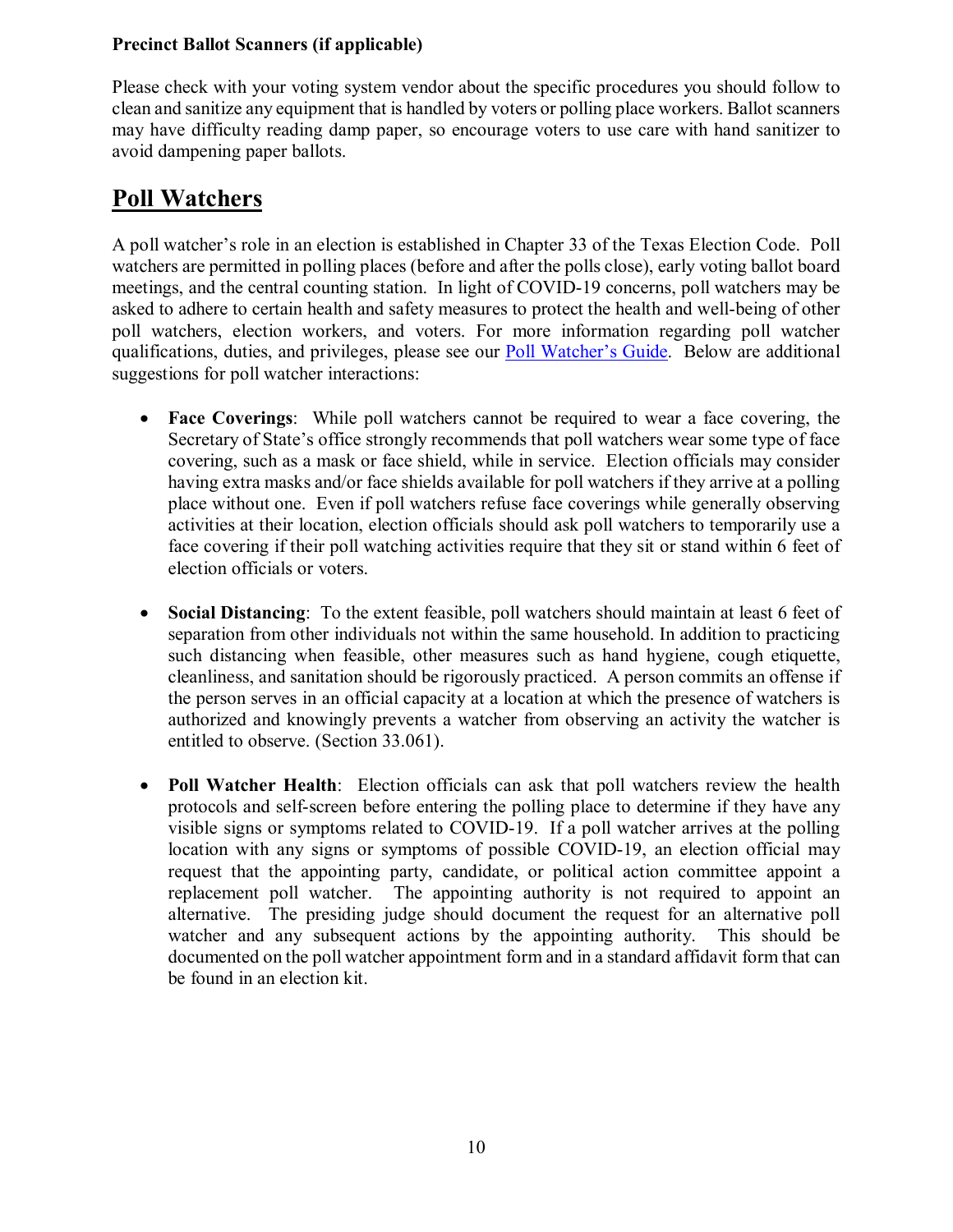# **Voter Assistants and Interpreters**

#### **Assistant of the Voter's Choice**

A voter entitled to assistance may choose any person as his or her assistant except the voter's employer, an agent of that employer, or an officer or agent of the voter's labor union. (Section 64.032). A voter who needs assistance may want to consider bringing a family member or a member of their own household to assist them. However, there is no requirement that the assistant be a member of the voter's household. If a voter chooses their own assistant, it is up to the voter and the assistant to decide whether the assistant will wear a face mask.

The assistant must take the Oath of Assistance prior to assisting the voter. No other person except for the person rendering assistance is permitted to be present while the voter prepares his or her ballot.

#### **Assistance by Election Workers**

A voter who is eligible for assistance but does not choose an assistant may receive assistance from two election officers. (Section 64.032(a)). If a voter is assisted by election officers in the general election for state and county officers, each officer must be aligned with a different political party unless there are not two or more election officers serving the polling place who are aligned with different parties. (Section 64.032(b)). Each assistant must take the Oath of Assistance prior to assisting the voter. No other person except for the person(s) rendering assistance is permitted to be present while the voter prepares his or her ballot.

If a voter is assisted by two election officers, those officers should wear face coverings while providing assistance. Additionally, to the extent possible, the election worker should practice social distancing while maintaining the voter's right to a secret ballot (i.e., don't make the voter call out their vote from 6 feet away).

#### **Poll Watchers and Assistants/Interpreters**

Poll watchers may observe assistance given to voters by election officials and inspect the ballot before it is deposited in the ballot box to determine if it was prepared in accordance with the voter's wishes. (Section 33.057(a)). If a poll watcher is not wearing a face covering, election officials may provide face shields or some other divider to poll watchers observing assistance.

**NOTE:** A watcher may not be present at the voting station when a voter is preparing the voter's ballot or is being assisted by a person of the voter's choice, including by a person also serving as an interpreter at the voting station. (Section 33.057(b)).

### **Communication about Voting Procedures and Changes**

With information and processes regarding COVID-19 constantly being updated, it is imperative that election offices communicate any changes in voting procedures to the public and interested parties. This includes, but is not limited to, posting information on the county's website, updating social media pages, and coordinating with the media.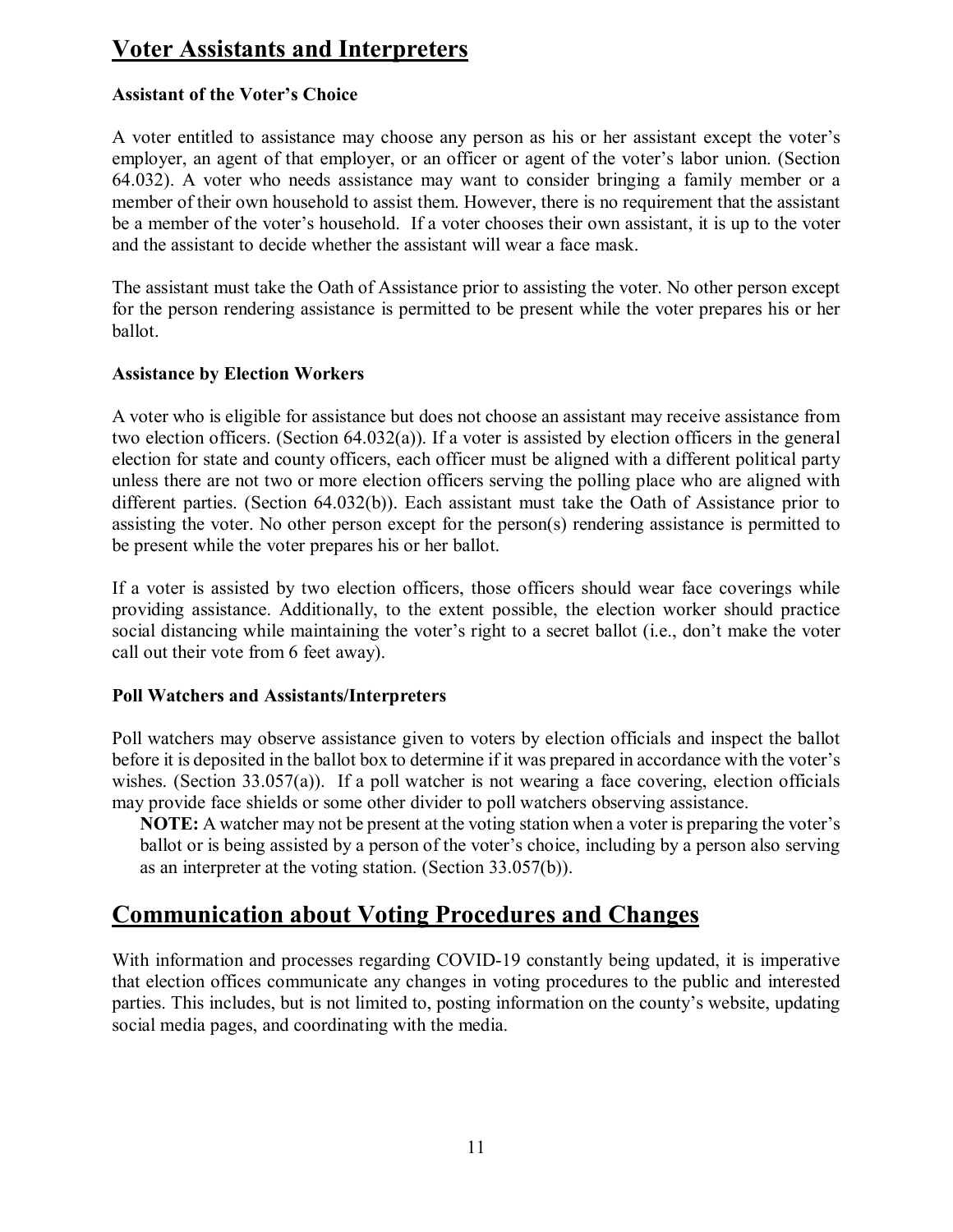#### **Polling Place Signage**

As a reminder, pursuant to state and federal law, all election materials prepared for voters in English must also be provided in Spanish and any other required languages for a specific jurisdiction. (Election Code, Chapter 272). Our office will be providing preapproved signs for posting inside and outside the polling locations. However, should an entity wish to design their own signs, those signs must be approved by the Secretary of State prior to use.

# **Frequently Asked Questions**

#### **Q1: Due to COVID-19, can an election official require that voters have their temperature**

**A:** No, an election official cannot require a voter's temperature to be checked prior to entering the polling place to vote. If the building you are using is open for business, and has a temperature check for its employees on entering the building, you should coordinate with the person in charge of the building as to how you can separate these two groups at the entrance(s).

#### **Q2: Can election officials require voters to wear a mask prior to entering the polling**

**A:** No, you cannot require voters to wear face coverings prior to entering the polling location to vote. However, you may make masks available to all voters, as well as post signs encouraging the wearing of masks. If a voter has visible signs or symptoms of COVID-19, you may remind the voter that they have the option to vote curbside. In addition, you may post SOS-approved signs at the entrance to the polling location informing voters of this option. Election officials can also consider reasonable social distancing measures for voters who are not wearing face coverings in the polling place.

#### **Q3: May election officials require an assistant/interpreter use a mask?**

**A:** No, just as you cannot require a voter to use a mask in order to vote, you cannot require an assistant/interpreter to use a mask if they do not want to use one.

#### **Q4: If an election worker cannot identify a voter under a mask, may the election worker**

**A:** The election judge has discretion to ask the voter to temporarily lower or remove their face mask if the judge is not able to determine the voter's identity while wearing the mask. (Sections 32.071 and 63.001(d)). The voter should be permitted to wear their face covering through the rest of the voting process after their identity has been confirmed. If a voter refuses to temporarily lower or remove their face mask, and the election judge is unable to identify the voter with the mask in place and the ID presented, the voter should be offered a provisional ballot and may cure the deficiency by appearing at the voter registrar's office during the cure period. (1 T.A.C. 81.71).

#### **Q5: How should election officials sanitize equipment after use?**

**A:** The SOS recommends that election officials sanitize equipment after each use, particularly if a voter is showing any signs or symptoms of COVID-19. Please contact your vendor about the specific procedures you should follow to clean and sanitize the equipment being used.